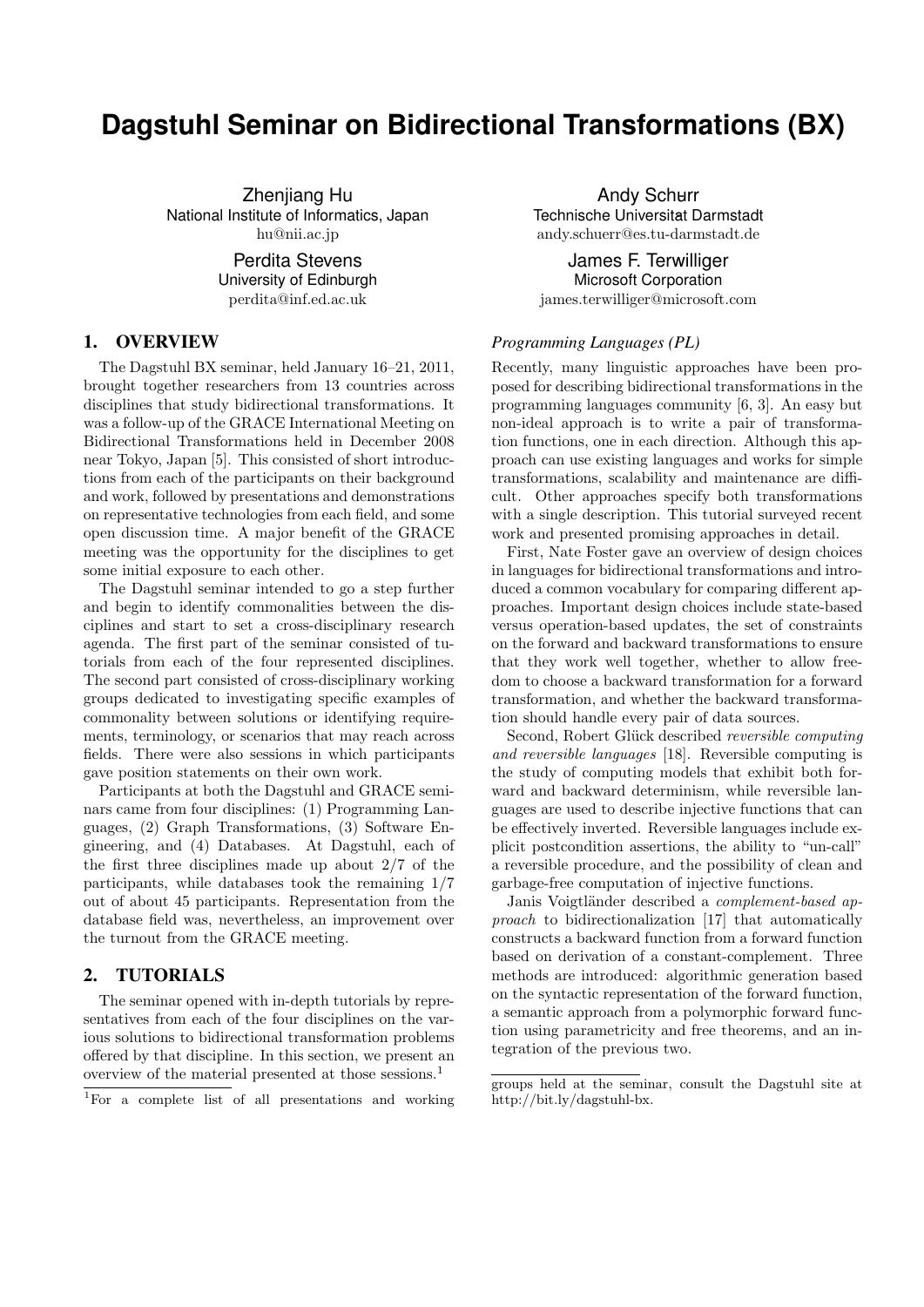Next, Benjamin Pierce described lens combinators [3], the use of type systems to establish well-behavedness, and the issues surrounding the handling of ordered data. The fundamental concepts of bidirectional programming were explored in the simplest imaginable setting, where data are strings, types are regular expressions, and computation is finite state transduction. Their design emphasizes both robustness and ease of use, guaranteeing totality as well as strong well-behavedness conditions formulated as round-tripping laws.

Finally, Zhenjiang Hu introduced trace-based bidirectionalization, which is used for bidirectionalizing graph transformations [10]. This talk explained the basic idea of trace-based bidirectionalization, and showed how to compute traces effectively and how to propagate the view updates to the original database safely.

## *Databases (DB)*

The query-defined view is a widely studied way to express a relationship between two models. Using queries to define model relationships has several benefits, including well-understood formal properties of query languages, the availability of robust and mature implementations, and the convenience of using the same language to specify both queries and mappings.

Despite copious research (e.g., [2]), practical support for updatable views in commercial systems falls well short of what research offers. Usability is among the reasons for this. Many developers prefer to specify the reverse mapping to a view manually as triggers. Also, it is difficult to provide constructive feedback as to why a given query is not reversible and how to fix the problem.

The database tutorial, presented by Jean-Luc Hainaut, Anthony Clève, and James Terwilliger, focused on alternatives for constructing updatable or bidirectional mappings. For instance, an Object-Relational Mapping (ORM) constructs an updatable object-oriented view of relational data. ORM tools are limited to transformations that are updatable (e.g., horizontal and vertical partitioning) and useful for bridging the objectrelational impedance mismatch (e.g., inheritance mapping strategies like Table-per-Hierarchy) [12].

Data Exchange mappings are expressed using queries in a subset of first-order predicate calculus [1]. Research on inverting such mappings has expanded to include definitions of invertibility beyond those covered by classical updatable views. A mapping  $M$  may have an inverse  $\mathcal{M}^{-1}$  where  $\mathcal{M}^{-1} \circ \mathcal{M}$  is not the identity, but  $M \circ M^{-1} \circ M \equiv M$ . At least three such notions of inverse have now been studied, and each has relative advantages and disadvantages.

One characteristic that query-defined views, ORMs, and data exchange mappings all have in common is a top-down, holistic specification. The alternative approach to specifying a bidirectional mapping declar-

atively is to construct a mapping out of incremental components. Each component has proven bidirectional properties (not unlike a lens [4]), as well as other properties that make the component well-suited to the particular domain. For instance, in the channels framework, each component is capable of transforming schema evolution primitives and constraint declarations as well as queries and updates against its view schema [16].

A prime example of a component-based solution is DB-MAIN, an approach for managing multiple model artifacts even across levels of abstraction [8]. It can establish a relationship between a conceptual model, its corresponding logical model, and that model's corresponding physical model. Components in the DB-MAIN model describe how to translate constructs in one level of abstraction into another, and can thus handle most of the operations typically handled by ORMs.

## *Graph Transformations (GT)*

Graph grammars were invented in the 1970s as a generalization of Chomsky Grammars. Graph transformation tools are often used for the formal specification of in-place model transformations or unidirectional transformations between different modeling and graph languages. Triple Graph Grammars (TGGs) have been developed for declarative and rule-based description of bidirectional transformations between related graph languages [15]. Formally, a TGG describes a language of graph triples with the first components being elements from the source language, the second components being instances of traceability relationships between source and target language elements, and the third components being elements from the target language.

The first part of the GT tutorial, given by Andy Schürr, introduced the basic ideas of, and motivations for, the TGG formalism. It allows for the high-level description of functional and non-functional relationships between pairs of graphs. A family of graph transformations is derived from such a TGG specification that supports batch transformation and incremental change propagation scenarios in both directions as well as checking the consistency of given pairs of graphs. Traceability relationships between elements of related pairs of graphs are created and updated as a side effect [11]. The first part of the tutorial thereby prepared the ground for the second part presented by Frank Herrmann. This part sketched the formal background of TGGs based on category theory and related techniques for the verification of important properties of TGGs and derived graph translators. It also introduced a number of analysis techniques for the formal verification of desirable properties of TGGs including:

• Correctness which guarantees that graph tuples resulting from generated graph translators are instances of the relevant TGG language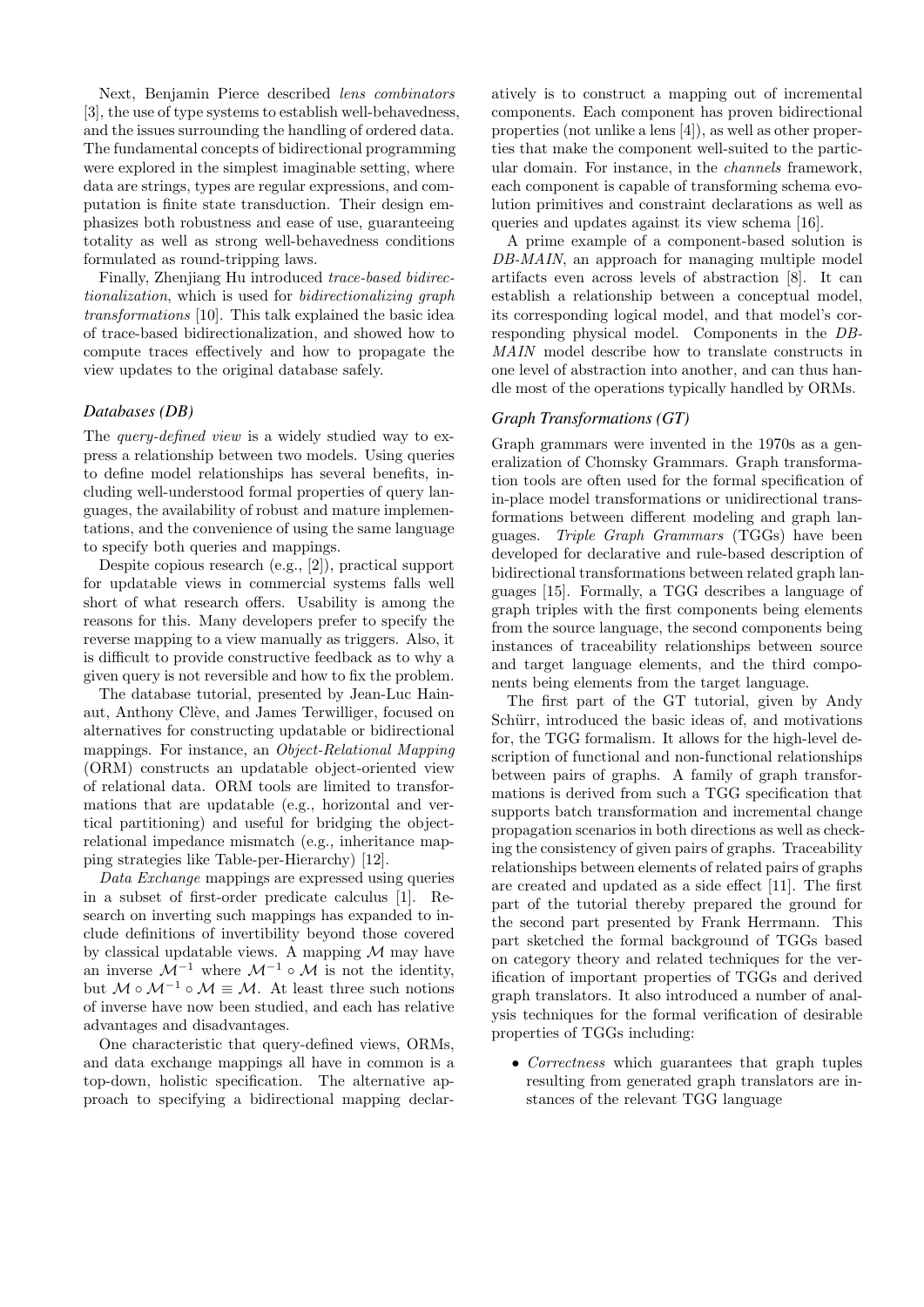• Completeness which guarantees that the generated graph translators can always translate updates of schema-compliant source graphs into updates of schema-compliant target graphs (and vice-versa)

Related techniques are also used for detection and resolution of conflicts between different translation rules and for improving the efficiency of generated engineering tool integrators [9].

## *Software Engineering (SE)*

Model transformations are a key ingredient of modeldriven development[13], a paradigm in which most design decisions are embodied in (graphical) models rather than in (textual) code. Several different models may be used in conjunction, each in a notation chosen to suit a particular task. Models, and code, may be partly or completely generated from other models using transformations. In the simplest case, a transformation may be just a kind of compilation: for example, code may be generated from a model by a transformation, and if the model changes, the code can be generated afresh.

As Krzysztof Czarnecki explained, the question of whether an individual model is valid is already quite complex; a model must meet both local structural requirements and constraints which may be global. One of the challenges for a model transformation language, even in the relatively simple unidirectional case, is that the transformation must not modify a model in such a way as to make it cease to conform to its metamodel.

The central challenge for this Dagstuhl meeting, however, was bidirectionality. There will typically be human input into both models, and each model will embody information that is not representable in the other. That is, this typical situation is symmetric. The job of the transformation is now to maintain consistency, bidirectionally. An important subproblem is to be able to check consistency – bearing in mind that the consistency relation may be non-bijective – and for this reason bijective model transformation formalisms tend to be relational in the sense that the consistency relation is more clearly apparent from the notation than the procedures for restoring consistency.

Relations in such a formalism (e.g., QVT-R [14]) are superficially similar to rules in graph transformations. There is a notion of matching a pattern in a model, that is, identifying a part of a model which is relevant to a particular relation; each match provokes some check of, or modification to, the other model. Beyond this opinions and formalisms differ widely. There may or may not be a well-defined corresponding part of the other model, which may or may not be recorded in some kind of linking structure. A linking structure may be formally defined as part of the definition of the transformation language, may be left implicit, or may have to be constructed by a human with heuristic tool support.

A related issue is the use, or not, of a record of the changes made to a model. Such a record can ease consistency maintenance at some pragmatic cost. As one point in the space of design possibilities, Stephan Hildebrandt introduced the language MoTE [7], which uses a combination of explicit link information and change notification to manage consistency.

# 3. WORKING GROUPS

What follows is a sampling of the seven working groups that met, and some key conclusions from them.

## *Taxonomy and Scenarios*

Two groups focused on documenting commonality across disciplines by examining common terminology and scenarios. Despite working towards similar and sometimes identical research goals, the words used to describe concepts in those disciplines were vastly different. For instance, the word "model" in one discipline corresponds to "meta-model" in another discipline, and to "instance" in yet another discipline. Also, for a given scenario say, object-relational mappings — different disciplines had different pivot points of research; GT focuses on managing model relationships via grammar rules expressed at the meta-model level, while DB focuses on managing instances via formal properties expressed at the model level. The documentation of these groups will hopefully serve as fodder in future workshops on establishing a bidirectional transformation benchmark.

## *Mathematical Foundations of Lenses*

The group on mathematical foundations of lenses served as a tutorial to most of the group on the connections between lenses and mathematical formalism. Michael Johnson demonstrated how lenses can be represented mathematically either as monads or as co-monads. Using these mathematical formalisms, one can prove why (and when) certain properties of lenses are important. One can also leverage monads to prove or discover properties of lenses that might not be immediately apparent.

One unfinished line of thought surrounded a potential link between lenses and data exchange. Database literature formalizes a data exchange mapping using predicate calculus, but practitioners outside the database field sometimes formalize similar mappings as a pair of adjacent lenses with opposing polarity. A mathematical link between lenses and data exchange may be intrinsically interesting, and might yield new results when considered within monadic formalism as well.

## *Reversible Programming and Graph Transformations*

This group started with a broader discussion and classification of concepts for specifying and implementing a bidirectional programming language. Janus was, among other things, used as a running example for this pur